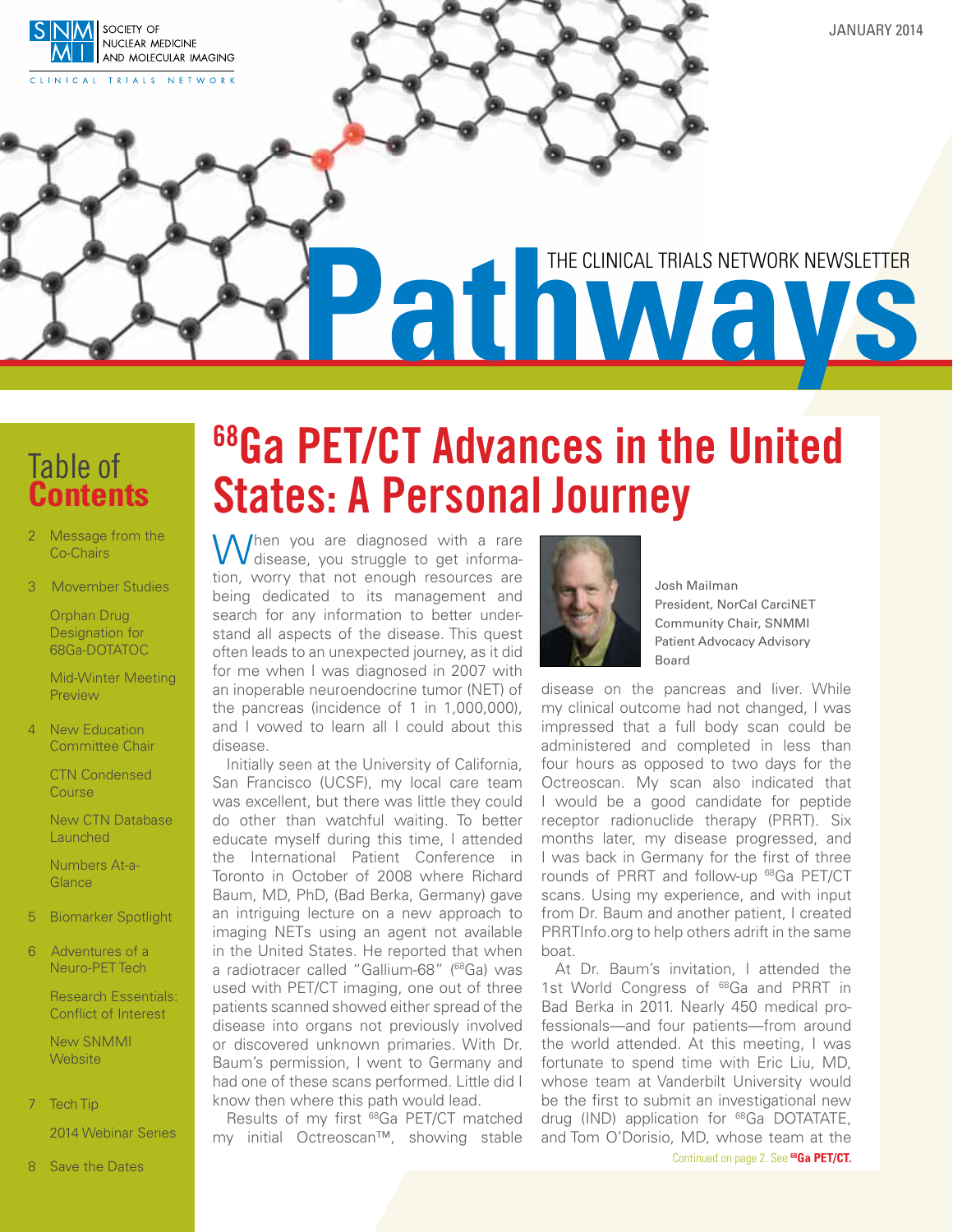#### <span id="page-1-0"></span>**68Ga PET/CT** [Continued from page 1.](#page-0-0)

University of Iowa would get approval for the second IND—this one for 68Ga DOTATOC. It was also during one of the Congress' receptions that I met Henry VanBrocklin, PhD, who was, coincidentally, on staff at UCSF and lived only 10 miles from my house. As co-chair of the SNMMI Outreach Committee, he asked me to join their Patient Advocacy Advisory Board. Our similar goals brought us together and then took me on a new course.

In January 2012, I was invited to attend a <sup>68</sup>Ga Users Group meeting during the SNMMI Mid-Winter Meeting in Orlando, Fla. At this meeting, there was intense discussion about which peptide—DOTATOC or DOTATATE—the group would support going forward. This debate seemed to stall the process initially, but a smaller working group was formed to sift through the data and make recommendations to the larger Users Group. Shortly after this meeting, I was asked to participate in the working group to provide input from a different viewpoint—as a patient advocate. At the SNMMI 2012 Annual Meeting in Miami, Fla., CTN became involved and charged with spearheading the group's efforts to move a peptide to approval. The decision to go forward with only one peptide morphed into support for a generic DOTA-XXX protocol that harmonized the work done to date at major academic centers and would streamline efforts to submit a future FDA New Drug Application (NDA) for <sup>68</sup>Ga.

The working group meetings and calls during the past year have focused on getting meaningful information out to the research community and harmonizing a <sup>68</sup>Ga IND template for qualified sites to use. At the SNMMI 2013 Annual Meeting in Vancouver, British Columbia, Canada, the working group hosted an hour-long "open" session to present progress to date, including our work on the IND protocol and forms, the current patent status on DOTA-XXX and information on cost recovery for 68Ga PET scans. It was also decided that DOTATOC would be the first peptide to submit to the FDA for Orphan Drug Designation.

As outreach to fellow medical professionals is critical to expand the use of <sup>68</sup>Ga in the clinic, the group presented a poster on its progress at the October 2013 North American Neuroendocrine Tumor Society's (NANETS) annual meeting in Charleston, SC. Although oncologists acknowledged the beauty of <sup>68</sup>Ga images, many are still unconvinced that this agent would be of value in their practice or affect changes to treatment decisions. Education, like this poster, and presentations at meetings, are needed to help change that perception.

Friends and other patients often ask why I travel outside the United States for imaging and treatment. There are often very limited resources available to the patient with a rare disease, and these diseases rarely garner much interest in the drug development market as interests wane when financial gain is little to none. It was heartening to see that efforts were now moving forward to bringing <sup>68</sup>Ga scans to patients in the United States.

As a patient of a rare disease, I was and continue to be impressed with the <sup>68</sup>Ga Users Group's passion and ongoing volunteer efforts to make this agent more available to investigators and their patients. Through education, exploration and enduring relationships, I am now an active member of the <sup>68</sup>Ga Users Group and chair of the SNMMI's Patient Advocacy Advisory Board. Both I and the NET patient community thank members of the <sup>68</sup>Ga Users Group, CTN and SNMMI for the time and resources devoted to 68Ga PET/ CT for NETs in the United States. While the path has not always been smooth or straight, those working on the project have never wavered in their desire to help the patient community.

# Message from the Co-Chairs: CTN Forms SPECT Committee

In 2008, when SNMMI established CTN, it outlined a number of areas where CTN could make an impact in the community. One of the goals outlined in its three-year strategic plan was to "facilitate access to investigational molecular imaging biomarkers, including positron emission tomography/computed tomography (PET/CT) and single photon emission computed tomography (SPECT) agents." Since a considerable amount of this early span of time was spent addressing the pressing need to help bring PET/CT agents into the clinical research setting and to help gain approval for clinical practice, efforts to support SPECT agents took a backseat until recently. CTN, with support of the SNMMI leadership, has created the SPECT Committee to work with other CTN and SNMMI committees—and the community as a whole—to start closing the research gaps in this area.

Chaired by Jonathon Nye, PhD, of Emory University, the committee is comprised of imaging physicists and physicians who plan to focus their efforts on developing SPECT imaging manuals and reviewing imaging components and endpoints in clinical trial design using novel SPECT agents; creating a list of contract physicists who can perform on-site validation of SPECT cameras (with or without CT) for clinical trials; educating study site imaging staff on SPECT protocol and general research and design; and developing a new SPECT phantom with optimal settings for research imaging validations. The committee's first meeting takes place during the SNMMI 2014 Mid-Winter Meeting in Palm Springs, Calif.

#### Clinical Trials Network Co-Chairs



Michael Graham, PhD, MD

John Hoffman, MD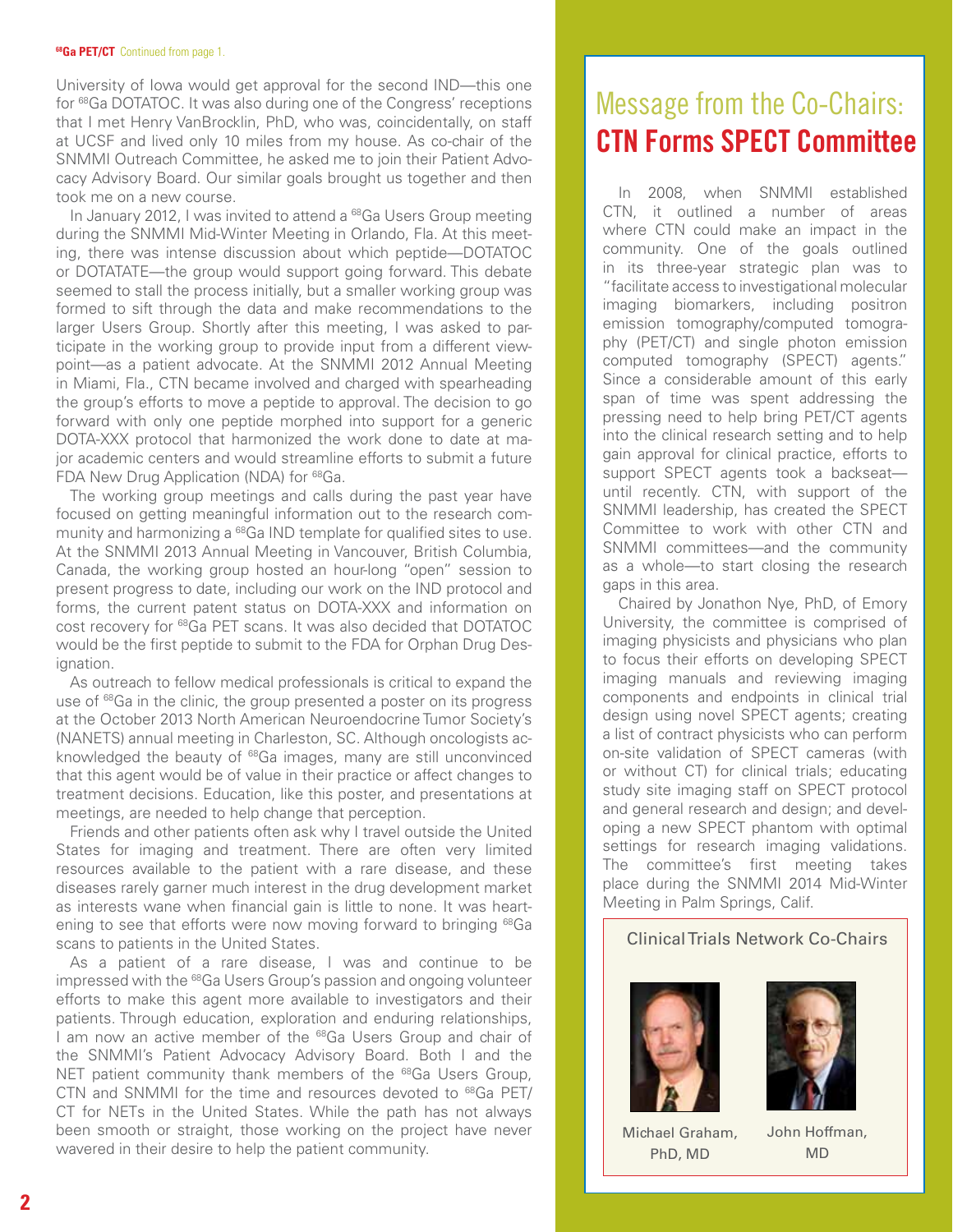# In the **News**

#### **NMCTG Hired to Coordinate Movember Studies**

The SNMMI Nuclear Medicine Clinical Trial Group, LLC (NMCTG) was awarded funding by the Movember Foundation in Australia to manage key projects recently funded under their Global Action Plan 2 initiative on developing novel radiopharmaceuticals for imaging prostate cancer. The key goal of this project is to help standardize the imaging obtained on subjects at over 15 academic institutions around the world. Using the FDA-approved Keosys Imagys® clinical trials imaging workstation already set up in the SNMMI home office (Reston, Va), participating study sites upload imaging and clinical data that can then be downloaded, reviewed and analyzed by Movember and the trial site investigators. The NMCTG is not performing any image interpretation for the trials; sites perform their own reads and interpretations for their individual studies.

This is going to be an important, exciting and fast-paced endeavor. Study preparations are underway, and first patients are anticipated to be recruited first quarter 2014.

#### **68Ga-DOTATOC Receives FDA Orphan Drug Designation**

On August 12, 2013, CTN submitted an application to the U.S. Food and Drug Administration (FDA) for orphan drug designation for Gallium-68 (DOTA0-Phel-Tyr3) octreotid (<sup>68</sup>Ga-DOTATOC). The Orphan Drug Act (ODA) provides for granting special status to a drug or biological product ("drug") to treat a rare disease or condition. For a drug to qualify for orphan designation both the drug and the disease or condition must meet certain criteria specified in the ODA and FDA's implementing regulations at 21 CFR Part 316. One of two requirements must be met. Either the number of people affected by the disease or condition for which the drug is to be developed is fewer than 200,000 persons, or there is no reasonable expectation that the sales of the drug will be sufficient to offset the costs of developing the drug for the U.S. market and making it available in the United States. The prevalence of NETs in the United States was reported to be 35/100,000 in 2008 (Yao et al, 2008). Although to population has increased, the prevalence is still well below 200,000.

On October 29, the FDA granted orphan drug status for the use of 68Ga-DOTATOC for the management of neuroendocrine tumors. The announcement has garnered widespread interest and elevated enthusiasm for gallium imaging agents. CTN has talked with a number of groups at academic and government institutions, as well as industry in the United States and abroad, to help facilitate its expanded use in the clinic to manage neuroendocrine tumors. CTN has also developed harmonized release criteria for all DOTA agents and templates for an imaging manual, case report forms, and an informed consent. These documents are made available to qualified academic institutions to assist them in starting <sup>68</sup>Ga-DOTA trials. SNMMI and CTN are happy to be meeting their goal of expanding the use of <sup>68</sup>Ga-labeled imaging agents.

# SNMMI 2014 Mid-Winter Meeting: CTN Preview



#### **Joint CTN/CMIIT Symposium: Thursday, February 6**

CTN is excited to co-sponsor a fullday symposium with the SNMMI Center for Molecular Imaging Innovation and Translation (CMIIT). Leaders in oncology, imaging and industry will present timely and important talks on "Molecular Imaging of Response to Therapy." Participants will hear about the different response measurement criteria methods, novel molecular imaging radiopharmaceuticals available for use in clinical oncology trials and what situations would best benefit from their use, and the challenges within the pharmaceutical industry to incorporate molecular imaging in oncologic trial design. The categorical is from 9 a.m. – 5 p.m. We hope you can attend.

#### **Unique Session for Technologist Section: Saturday, February 8**

Continuing CTN's collaboration with SNMMI's Technologist Section, a very unique session, "Opportunities for the Tech: Getting Your Foot in the Door," will be presented at the Mid-Winter Meeting. This course will review how to search the market for that ideal job, what to do when you identify it and how to be successful in obtaining it. This is a must-attend session if you are considering applying your nuclear medicine technology skills to a different career. Don't miss the halfday meeting on Saturday, February 8, from 8 a.m. – 12 p.m.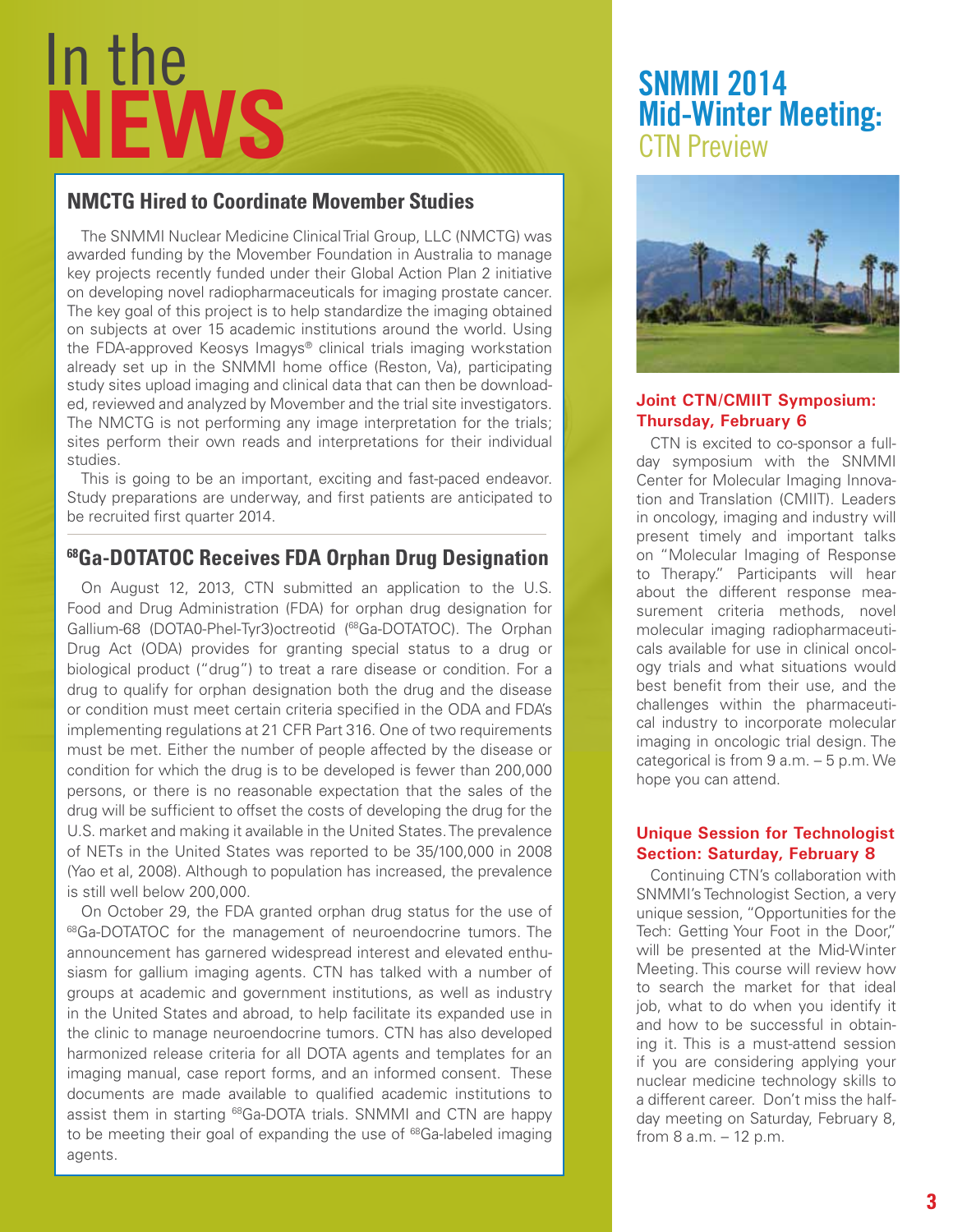# What's **Happening**

### New Chair of CTN Site Education Committee Identified



 We are pleased to announce that LisaAnn Trembath, CNMT, MSM, CCRA, has agreed to serve as chair of the busy CTN Site Education Committee. Trembath has more than 18 years of experience with sponsored clinical trials as a research technologist, study coordinator, clinical research monitor and

project manager in both the academic medical center setting and pharmaceutical industry. She served as chair of this committee from 2008 until January 2012 and was instrumental in developing the foundation of the CTN educational program.

Assisting Trembath in an advisory role is Jeffrey Yap, PhD, whose activities within CTN include interim chair of this committee, chair of the Trial Design Committee and advisor to the Scanner Validation Program. We thank Marybeth Devine, BSRT(R)(N), CNMT, the past committee chair, for her hard work and commitment to excellence during her tenure and wish her the very best. She remains on the committee to help with future activities. We look forward to continued success under Trembath's guidance.

#### CTN Condensed Core Course Launched

The much-awaited CTN course, "Imaging in Clinical Research: Elements for Success," has been recorded and is available online in the SNMMI Learning Center. This comprehensive summary of the five CTN Core Courses on successfully performing imaging in clinical trials is presented in one 90-minute overview. The course offers continuing education credit and provides guidance for all study personnel—from imagers to site coordinators to investigators—in the following key areas:

- Identifying and defining common research terms used in clinical trials
- Describing procedures for documenting source data in a research study
- Explaining the importance of following the study-specific protocol and the imaging manual
- Distinguishing AEs from SAEs and being aware of when and how to report them
- • Outlining the responsibilities associated with GCP, 21CFR312 and Form FDA1572

[View all CTN educational offerings on our Education](http://www.snmmi.org/Research/Content.aspx?ItemNumber=5483&navItemNumber=6833)  Program webpage.

## New Version of CTN Database Launched

CTN is excited to announce its newly-designed and enhanced database of registered imaging sites and radiopharmaceutical manufacturers. This comprehensive, online compilation of research data is available to CTN industry partners for use in selecting sites and imaging agents for their studies. Additionally, data on scanner validations, cyclotrons and clinical trials performed with CTN services are collected. Sites will see a streamlined application to easily add their information and update it as needed. Manufacturing sites have a more detailed group of screens to select radiopharmaceuticals, radionuclides and precursors, as well as to provide information on the regulatory status of their products. Also new is a field requested by the National Institutes of Health to allow for collaboration and sharing of radiopharmaceutical investigational new drugs. The Database Reporting Tool (DaRT) feature remains an integral part of this database and is being updated to include all new fields. These upgrades give CTN even more resources to facilitate the use of imaging agents in clinical trials.

If your site has not yet joined CTN and would like your information included, please go to the CTN Database website (www.ctndatabase.org) and complete the information on the main screen.



# CTN Numbers At-a-Glance

- **226** Validated PET/CT Scanners
- **157** Sites with Validated PET/CT Scanners
- **31** Fully Qualified Sites
- **24** Countries Represented in the Database
- **360** Registered Sites in the Database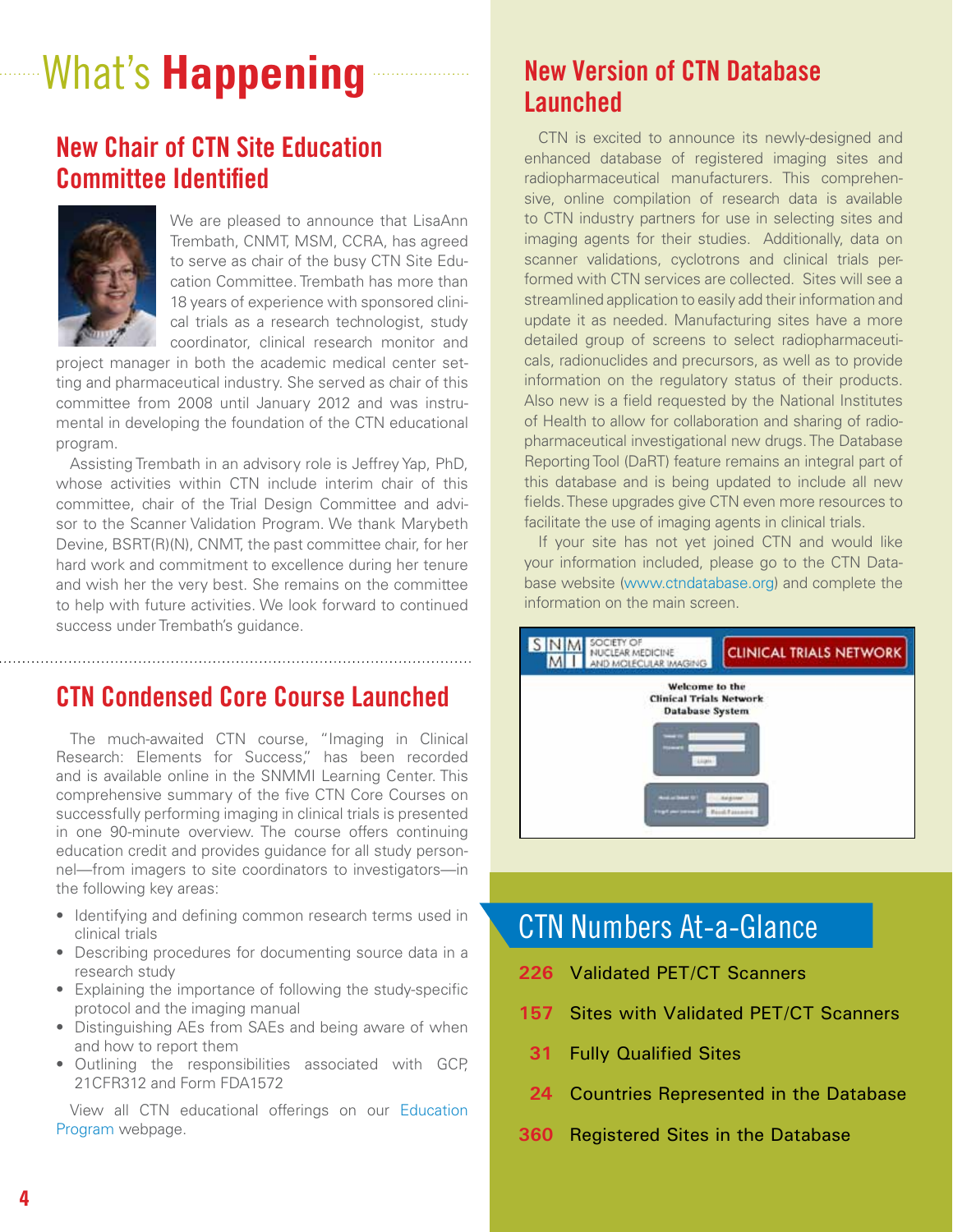# <span id="page-4-0"></span>BIOMARKER **Spotlight**

#### **IMAGING WITH <sup>99M</sup>TC CONTINUESTO GAIN INTEREST DESPITE DISRUPTIONS IN AVAILABILITY**

Jonathon A. Nye, PhD



The imaging of vascular perfusion with Tc-99m-labeled macroaggregated albumin (99mTc-MAA) has been available since the early 1970s.<sup>1</sup> The MAA particles (~10µm in diameter and greater) are introduced intravenously into the bloodstream and largely trapped in a single pass of the first capillary tree. For the purposes of quantifying lung

perfusion or pulmonary embolism, greater than 80 percent<sup>2</sup> are trapped in the lungs within the first few minutes post intravenous injection. Subsequent A/P planar projections can then provide information on blood flow abnormalities. The increased availability of single photon emission computed tomography (SPECT) for vascular perfusion imaging has shown improvements in diagnostic certainty compared to planar projections due to its physical aspects such as better contrast visibility and assessment of defect size.<sup>3</sup> In regards to the diagnostic decision process, imaging of suspected pulmonary embolism with <sup>99m</sup>Tc-MAA is the preferred first choice method over helical computed tomography (CT) or CT angiography (CTA),<sup>4,5</sup> though they are largely considered equivalent.<sup>6</sup> Of particular concern with CT is the higher radiation dose to the breast when compared to <sup>99m</sup>Tc-MAA, which may warrant a change in clinical routine.<sup>7</sup>

In addition to lung perfusion imaging, off-label use of 99mTc-MAA provides valuable information on liver capillary perfusion and is employed in the treatment of radioembolization with <sup>90</sup>Y-labeled microspheres. Calculation of the liver-tolung shunt fraction from A/P planar images of intra-arterial infused 99mTc-MAA (Figure 1) is a prerequisite for treatment planning decisions.<sup>8</sup> Although in many cases <sup>99m</sup>Tc-MAA imaging predicts the post-injection distribution of <sup>90</sup>Y activity on SPECT (Figure 2), these results are not always typical, and there is disagreement regarding the use of <sup>99m</sup>Tc-MAA for calculation of the imparted dose.<sup>9,10</sup> However, the safe and effective application of <sup>99m</sup>Tc-MAA in liver perfusion plays a large role in the workup of <sup>90</sup>Y radioembolization, including estimation of tumor-to-normal liver ratio and delineation of treatment volumes.

The availability of <sup>99m</sup>Tc-MAA has waned over the past several years due to a loss of manufacturers. The sole North American supplier of MAA kits, Jubilant DraxImage Inc. (JDI) experienced a shortage in MAA production due to changes in its manufacturing process in September of 2013. However, in mid-October 2013, DRAXIMAGE® MAA was been removed from the U.S. Food and Drug administration Current Drug Shortages Index and was manufactured on an accelerated schedule until an adequate supply was in stock.12



Figure 1. Liver-to-lung shunt quantitation with  $99m$ Tc-MAA imaging. In the case of the 65 percent shunt fraction, no treatment was administered. Images courtesy of James Galt, PhD, Emory University.



Figure 2. Registered and fused images of MRI,  $99m$ Tc-MAA SPECT/CT and  $90Y$ SIR-spheres SPECT/CT. Note the excellent correlation between the <sup>99m</sup>Tc-MAA staging image and <sup>90</sup>Y bremstrahlung post-treatment image. Images are courtesy of James Galt, PhD, Emory University.

- 1. Chandra, R., et al., Clinical evaluation of an instant kit for preparation of 99mTc-MAA for lung scanning. J Nucl Med, 1973. 14(9): p. 702-5.
- 2. Malone, L.A., J.F. Malone, and J.T. Ennis, Kinetics of technetium 99m labelled macroaggregated albumin in humans. Br J Radiol, 1983. 56(662): p. 109-12.

3. Parker, J.A., Improving Lung Scintigraphy. Journal of Nuclear Medicine, 2009. 50(12): p. 1919-1920.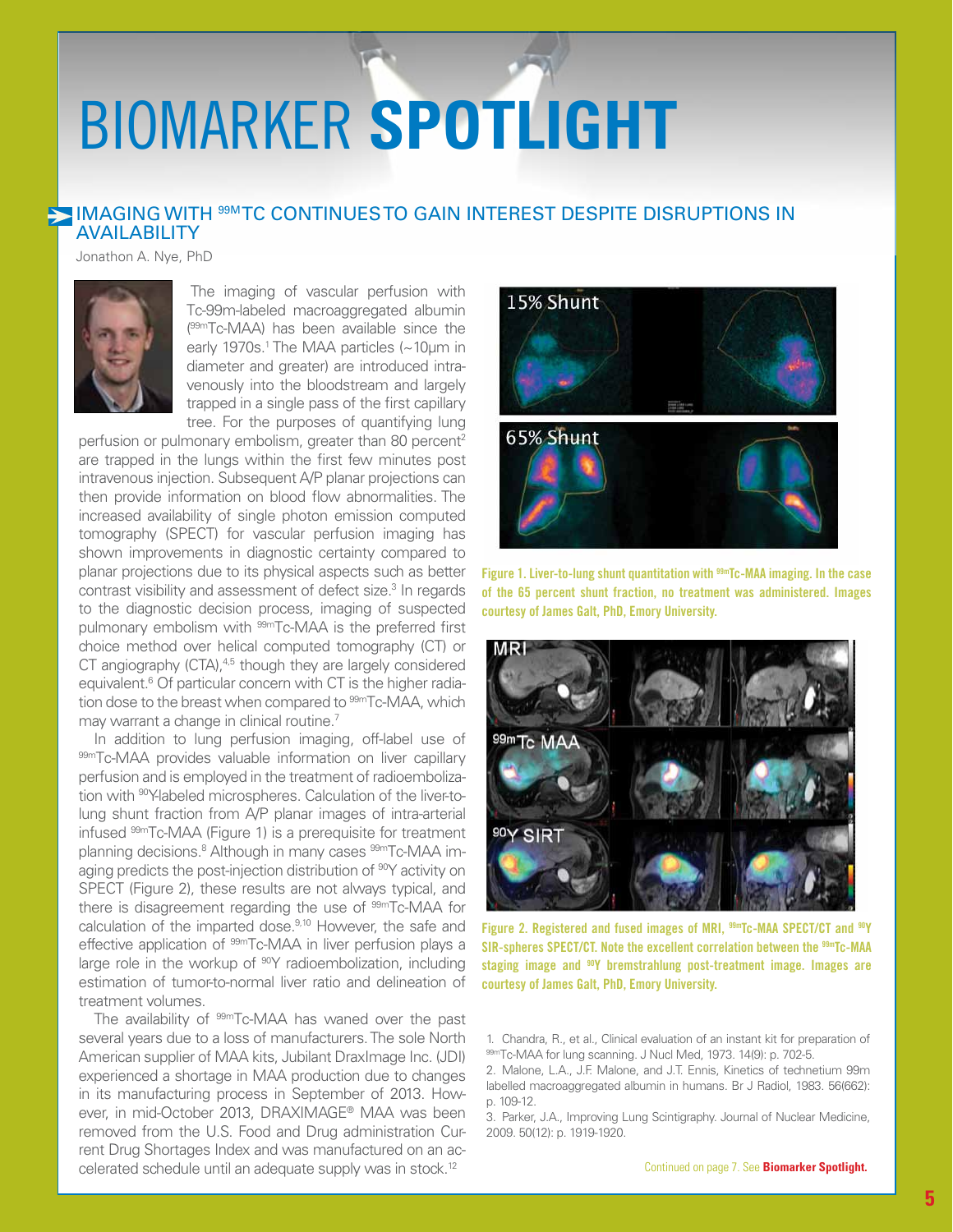# Tech **Talk**

#### Adventures of a Neuro-PET **TECH**

Elizabeth Hackett, RT(N)(CT), PET



Working in the field of nuclear medicine is exciting as it is always evolving. I have been in this field for over 15 years, spending the last 12 years working in the Division of Translational

Imaging at Columbia University/New York State Psychiatric Institute. The division specializes in the development of novel tools and techniques to study neurotransmission in the brain and the application of these techniques into clinical studies where we look at the chemical imbalances associated with severe mental illnesses and drug addiction using modalities such as positron emission tomography (PET) and magnetic resonance imaging.

When I joined this division, I was hired to only run the PET scanner. Since then, I have been promoted to management with increased responsibilities that include supervising research assistants, working alongside fellows and physicians, ensuring compliance with the institutional review board and the U.S. Food and Drug Administration for our protocols, and overseeing all aspects of clinical trials in our division. One of the ways I was able to do this was by building upon my nuclear medicine technology degree, completing additional imaging education, such as in computed tomography, and also by earning a business degree. I am the type of person who always wants to learn, know what is going on and see how things work (yes, I took things apart as a kid). Being open to learning new skills that are not just related to nuclear medicine technology has expanded my abilities and allowed me to become a valuable part of a world-class research operation.

One of the great things about research is seeing the development of new radiotracers and imaging techniques and evaluating their efficacy for potential use in a clinical environment. On a daily basis, I feel like I am on the front lines of the future of nuclear medicine, and it all began as a nuclear medicine technologist.

# Research Essentials: **Financial Conflict of Interest in Clinical Trials**

*Excerpt from CTN course #112*

As reported in "Conflict of Interest in Medical Research, Education, and Practice," published April 21, 2009, by the Institute of Medicine, "conflict of interest is a set of circumstances that creates a risk that professional judgment or actions regarding a primary interest (promoting and protecting research integrity and the welfare of patients) will be unduly influenced by a secondary interest (financial gain, desire for professional advancement [publications, awards], or favors to friends, family, colleagues)." The Food and Drug Administration Code of Federal Regulations oversees financial conflicts of interest in clinical research and has set forth very specific guidelines as to what must be disclosed. This includes:

- Compensation made to the investigator in which its value could be affected by study outcome
- A proprietary interest in the tested product; i.e., patent or licensing agreement
- Any equity interest in the sponsor of a covered study; i.e., ownership interest or stock options
- Significant payments with a cumulative monetary value of \$25,000 or more by the sponsor to the investigator or institution to support activities of the investigator (exclusive of clinical study costs)

Sponsors must obtain financial disclosure forms before permitting an investigator to begin participation in a study. All persons filing the conflict of interest disclosure must update their information if any relevant changes occur during the trial and for up to one year following completion of the study. The goal of this strict oversight is to promote objectivity in research so there is a reasonable expectation that the design, conduct and reporting of research funded are free from bias resulting from investigator financial conflicts of interest.

# **SNMMI and CTN Have a New Website**

The newly-designed SNMMI website features a streamlined and user-friendly format for finding information on a wide-range of topics. One of those topics is research, and CTN is pleased to announce its new look along with updated information for the research community.

Our mission is to advance the use of molecular imaging radiopharmaceuticals in clinical trials through standardization of chemistry and imaging methodology. This includes using imaging radiopharmaceuticals during the course of drug development, as well as bringing new imaging agents to regulatory approval. We strive to provide the most up-to-date information on our projects and programs to assist imaging personnel, investigators and industry in performing high quality imaging for clinical research. The new website is formatted for ease of viewing on any device—desktop, tablet or smartphone. Take a moment and check it out at www.snmmi.org.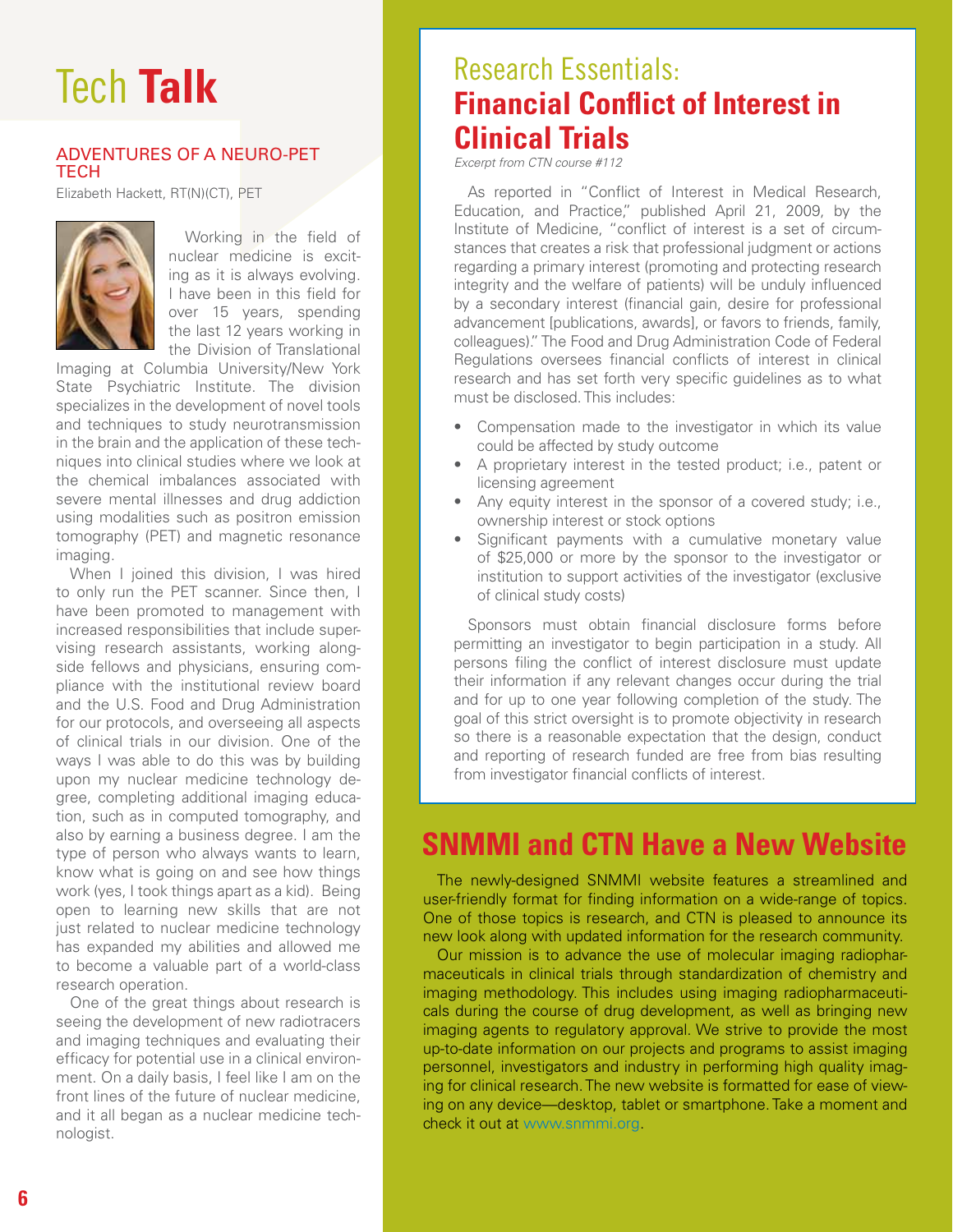# <span id="page-6-0"></span>Tech **Tip** Back to Basics

Are you practicing imaging basics? Where allowed by the study protocol, follow these key tips:

#### **Prevent Motion Artifact by Minimizing Patient Discomfort:**

- Supply blankets for comfort, as warm patients are less likely to move and shudder/shiver than patients who are uncomfortably cold.
- For comfort, place a pillow under the knees (lumbar support) or behind the neck to minimize motion.
- Strap the arms to the abdomen so the patient can relax their arm muscles. If imaging must be done with arms overhead, support the arms with additional cushioning so arm muscles can relax.
- For neuroimaging, supplement the headholder and chin strap with tape or selfadhering wrap such as Coban® across the forehead to keep the head in proper position preventing motion.
- **Example 3 Standardization Across Sites:** Follow the protocol for incubation time, sound, light and temperature environment post-injection so data from patient to patient, and from site to site, are acquired under the same conditions.
- Accurate Quantitation and Interpretation: Center the patient horizontally, vertically and with regard to horizontal tilt.
	- Symmetrical and centered positioning is easier to reproduce from study to study in a single patient.
	- Regions of interest (ROI) are more reproducible when they incorporate the exact anatomy from image to image; imaging off-center or at a tilt might include tissue that should not be in the ROI.
	- An asymmetric appearance not due to pathology can confound interpretation. Similarly, if there is caudal/cranial tilt, the sequence of how structures and organs should appear is altered. The interpreter typically relies on symmetrical positioning to discern if any asymmetric uptake is due to disease process.

These techniques for high-quality data acquisition are critical in research imaging.

# Clinical Trials Network Webinar Series

CTN has finalized its 2014 webinar series to reach a global audience. Webinar topics include:

#### FFBRUARY 27

**PK and Biodistribution Sampling in Clinical Trials (CTN Course 110)** Speaker: LisaAnn Trembath, CNMT, MSM, CCRA

#### APRIL 24

**Standardizing CT for PET and SPECT Research** Speaker: Jonathon A. Nye, PhD

#### June 26

**PET Imaging of the Brain for Technologists**  Speaker: Adam Opanowski, CNMT, PET, NCT, RT(N)

#### August 21

**Using FACBC to Image Recurrent Prostate Cancer** Speaker: David Schuster, MD

#### October 23

**Updates on 68Ga: Outlook for the Future** Speaker: David Dick, PhD

#### DECEMBER 11

**Coverage with Evidence Development for Amyloid Imaging: Current Status**

Speaker: Maria Carrillo, PhD, Alzheimer's Association



For the complete list of webinar titles and speakers please view CTN's educational offerings at www.snmmi.org/ctn.

#### **Biomarker Spotlight** [Continued from page 5.](#page-4-0)

4. Bettmann, M.A., et al., Acute chest pain--suspected pulmonary embolism. American College of Radiology. ACR Appropriateness Criteria. Radiology, 2000. 215 Suppl: p. 15-21. 5. Tapson, V.F., et al., The diagnostic approach to acute venous thromboembolism. Clinical practice guideline. American Thoracic Society. Am J Respir Crit Care Med, 1999. 160(3): p. 1043-66.

6. Anderson, D.R., et al., Computed tomographic pulmonary angiography vs ventilationperfusion lung scanning in patients with suspected pulmonary embolism: a randomized controlled trial. JAMA, 2007. 298(23): p. 2743-53.

7. Foundation, C.W.A.i.o.t.A. 2013 10/17/2013; Available from: http://www.choosingwisely.org/wp-content/uploads/2013/02/SNMMI-5things-List\_Web.pdf.

8. Gulec, S.A., et al., Radiomicrosphere Therapy: Nuclear Medicine Considerations, Guidelines, and Protocols. Journal of Interventional Oncology, 2009. 2(1): p. 26-39.

9. Wondergem, M., et al., 99mTc-macroaggregated albumin poorly predicts the intrahepatic distribution of 90Y resin microspheres in hepatic radioembolization. J Nucl Med, 2013. 54(8): p. 1294-301.

10. Kao, Y.H., et al., Image-guided personalized predictive dosimetry by artery-specific SPECT/CT partition modeling for safe and effective 90Y radioembolization. J Nucl Med, 2012. 53(4): p. 559-66.

11. Jubilant DraxImage, Inc., J.D. 2013; Available from: http://www.triadisotopes.com/ sites/default/files/news/files/JubilantDrax\_Letter%20MAA\_USA\_2013SE06.pdf.

12. FDA. 2013. Available from: http://www.fda.gov/drugs/drugsafety/drugshortages/ ucm050793.htm